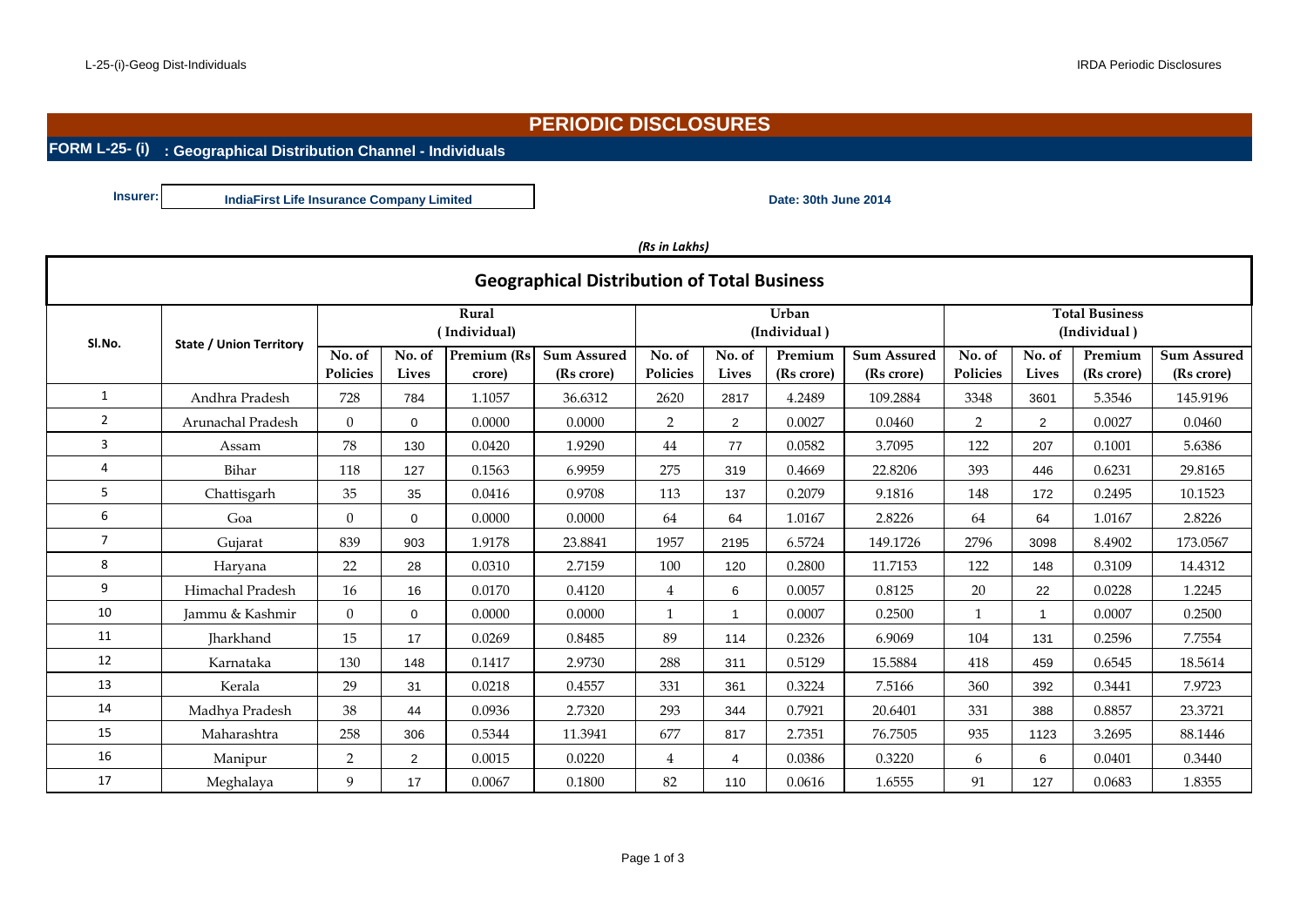## **PERIODIC DISCLOSURES**

# **FORM L-25- (i) : Geographical Distribution Channel - Individuals**

| 18 | Mirzoram                | $\overline{0}$ | $\Omega$    | 0.0000 | 0.0000  | $\Omega$       | $\Omega$       | 0.0000 | 0.0000  | $\Omega$       | $\Omega$       | 0.0000 | 0.0000  |
|----|-------------------------|----------------|-------------|--------|---------|----------------|----------------|--------|---------|----------------|----------------|--------|---------|
| 19 | Nagaland                | $\Omega$       | $\Omega$    | 0.0016 | 0.0000  | 10             | 11             | 0.0177 | 0.3375  | 10             | 11             | 0.0193 | 0.3375  |
| 20 | Orissa                  | 39             | 43          | 0.0787 | 1.6803  | 383            | 428            | 0.6592 | 14.1275 | 422            | 471            | 0.7379 | 15.8077 |
| 21 | Punjab                  | 45             | 53          | 0.0825 | 1.0957  | 99             | 133            | 0.1961 | 8.6498  | 144            | 186            | 0.2785 | 9.7455  |
| 22 | Rajasthan               | 886            | 951         | 0.8713 | 23.1425 | 1562           | 1707           | 1.6590 | 56.0163 | 2448           | 2658           | 2.5303 | 79.1588 |
| 23 | Sikkim                  |                |             | 0.0003 | 0.0053  | $\Omega$       | $\Omega$       | 0.0000 | 0.0000  | $\mathbf{1}$   | $\overline{ }$ | 0.0003 | 0.0053  |
| 24 | Tamil Nadu              | 37             | 37          | 0.0288 | 1.2258  | 387            | 447            | 0.9204 | 21.3307 | 424            | 484            | 0.9492 | 22.5565 |
| 25 | Tripura                 | $\overline{0}$ | $\Omega$    | 0.0000 | 0.0000  | $\mathbf{1}$   |                | 0.0004 | 0.1000  | $\mathbf{1}$   |                | 0.0004 | 0.1000  |
| 26 | Uttar Pradesh           | 672            | 702         | 0.6404 | 17.8886 | 1595           | 1761           | 2.6774 | 70.9718 | 2267           | 2463           | 3.3179 | 88.8604 |
| 27 | UttraKhand              | 24             | 26          | 0.0334 | 3.6533  | 81             | 91             | 0.1307 | 8.8187  | 105            | 117            | 0.1641 | 12.4720 |
| 28 | West Bengal             | 40             | 43          | 0.0662 | 0.7512  | 223            | 275            | 0.6363 | 8.9551  | 263            | 318            | 0.7025 | 9.7063  |
| 29 | ndaman & Nicobar Island | $\Omega$       | 0           | 0.0000 | 0.0000  | $7^{\circ}$    | 14             | 0.0062 | 0.1534  | $\overline{7}$ | 14             | 0.0062 | 0.1534  |
| 30 | Chandigarh              | $\Omega$       | $\Omega$    | 0.0000 | 0.0000  | 6              | 6              | 0.0195 | 0.3833  | 6              | 6              | 0.0195 | 0.3833  |
| 31 | Dadra & Nagrahaveli     | 4              | 4           | 0.0051 | 0.0690  | 9              | 9              | 0.0149 | 0.7161  | 13             | 13             | 0.0200 | 0.7851  |
| 32 | Daman & Diu             | $\Omega$       | $\mathbf 0$ | 0.0000 | 0.0000  | $\overline{2}$ | $\overline{2}$ | 0.0141 | 0.5500  | 2              | $\overline{2}$ | 0.0141 | 0.5500  |
| 33 | Delhi                   | $\Omega$       | $\Omega$    | 0.0000 | 0.0000  | 237            | 301            | 1.0841 | 24.1211 | 237            | 301            | 1.0841 | 24.1211 |
| 34 | Lakshadweep             | $\overline{0}$ | 0           | 0.0000 | 0.0000  | $\Omega$       | $\Omega$       | 0.0000 | 0.0000  | $\overline{0}$ | $\Omega$       | 0.0000 | 0.0000  |
| 35 | Puducherry              | $\overline{0}$ | 0           | 0.0000 | 0.0000  | 3              | 3              | 0.0035 | 0.0855  | 3              | 3              | 0.0035 | 0.0855  |